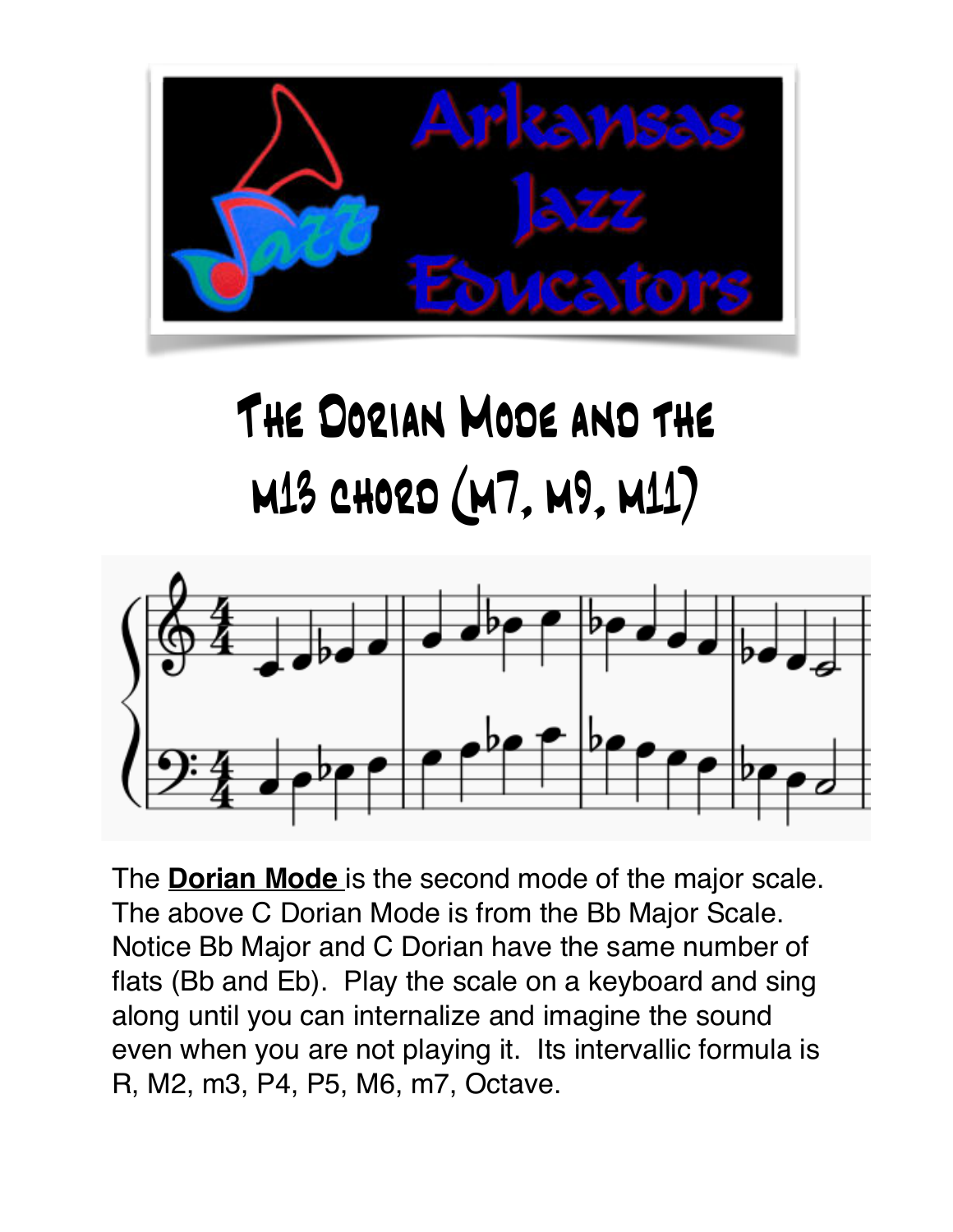

The above chord is a minor 13 (m13) chord. It is build by stacking thirds in a Dorian Mode until all seven notes of the scale are accounted for. This is the sound of the dorian mode in a chord form. Play the chord until it is internalized. Take your time learning its sound.

The Dorian Mode is the go-to scale to play over a m7 (or m9, m11, m13) chord. Take the time to play this mode over a Cm11 backing track and feel free to play around and make some music with the mode. Don't forget to move the Dorian Mode into other keys and practice them until they are just as comfortable.